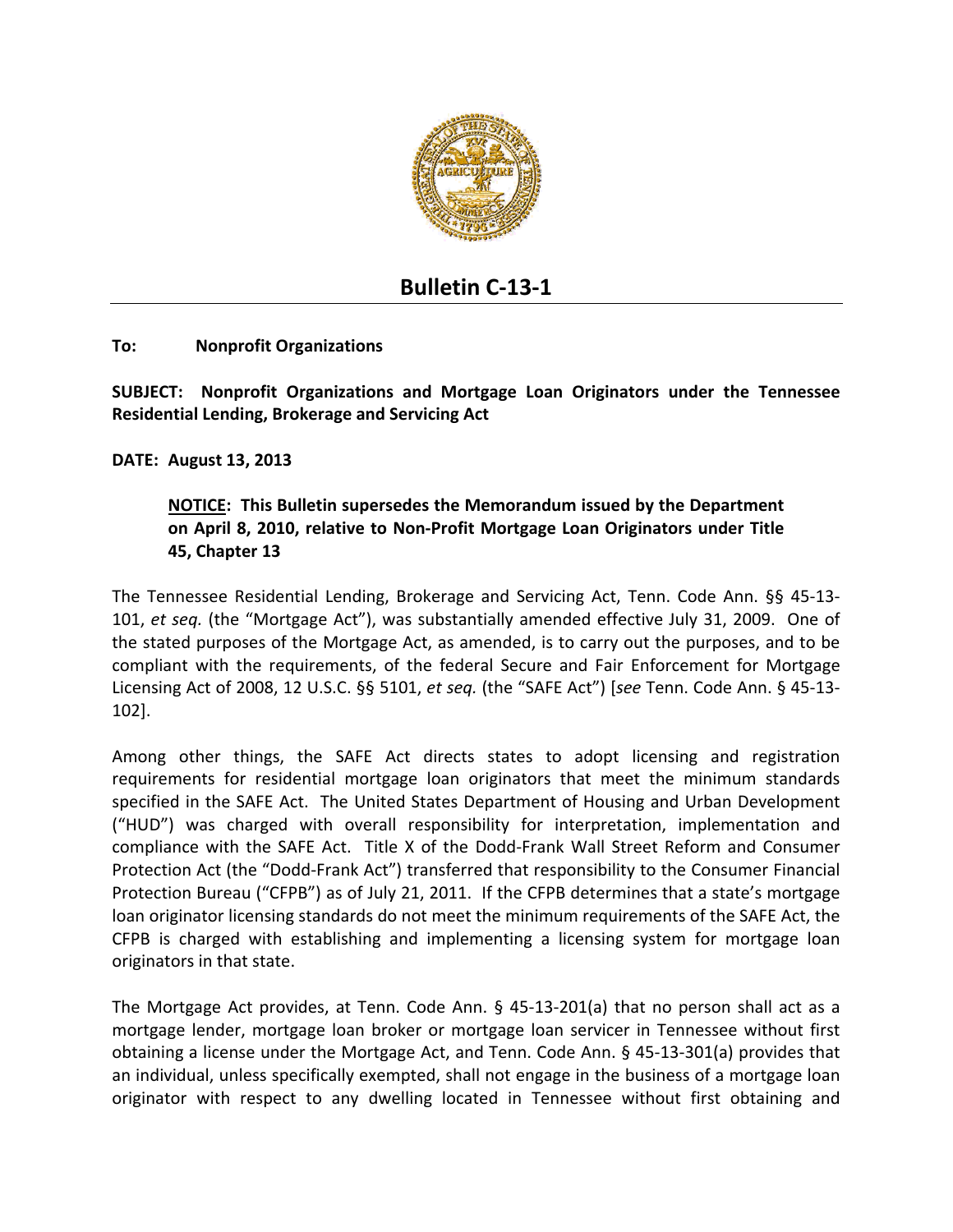maintaining annually a license issued by the Commissioner, and without first being sponsored by a licensed mortgage lender, mortgage loan broker, or registered industrial loan and thrift company.

The Commissioner is authorized, pursuant to Tenn. Code Ann. § 45‐13‐201(d), to exempt in whole or in part from the requirements of the Mortgage Act additional entities or classes of entities, not including individuals, that the Commissioner finds inappropriate to include to effectuate the purposes of the Mortgage Act, so long as the exemption is compliant with and does not impede the purposes of the SAFE Act. The Commissioner is also authorized, pursuant to Tenn. Code Ann. § 45‐13‐201(e), upon approval or consent by HUD (now the CFPB by virtue of the Dodd‐Frank Act), to exempt in whole or in part from the Mortgage Act additional individuals or classes of individuals, such as those working for bona fide nonprofit corporations and government agencies, that the Commissioner finds inappropriate to include to effectuate the purposes of the Mortgage Act.

On June 30, 2011, prior to the transfer of HUD's responsibilities under the SAFE Act to the CFPB, HUD published a final rule codifying the minimum licensing standards and HUD's oversight responsibilities under the SAFE Act, and also clarifying or interpreting certain statutory provisions that pertain to the scope of the SAFE Act's licensing requirements that pertain to the implementation, oversight and enforcement responsibilities of the states. In the final rule, HUD clarified that the SAFE Act does not cover employees of bona fide nonprofit organizations who act as loan originators with respect to residential mortgage loans outside a commercial context. The final rule was codified by HUD as 12 CFR Parts 30 and 3400, effective August 29, 2011, and was republished by the CFPB as Regulation H at 12 CFR Part 1008, effective December 30, 2011.

Regulation H provides, at 12 CFR § 1008.103(a), that, except as provided in 12 CFR § 1008.103(e), in order to operate a SAFE‐compliant program, a state must prohibit an individual from engaging in the business of a loan originator with respect to any dwelling or residential real estate in the state, unless the individual first: (1) registers as a loan originator through, and obtains a unique identifier from, the Nationwide Mortgage Licensing System and Registry ("NMLSR"), and (2) obtains and maintains a valid loan originator license from the state. However, pursuant to 12 CFR § 1008.103(e)(7)(i), a state is not required to impose the prohibitions required under 12 CFR § 1008.103(a) on an employee of a bona fide nonprofit organization who acts as a loan originator only with respect to his or her work duties to the bona fide nonprofit organization, and who acts as a loan originator only with respect to residential mortgage loans with terms that are favorable to the borrower. For residential mortgage loans to have terms that are favorable to the borrower, a state must determine that the terms are consistent with loan origination in a public or charitable context, rather than a commercial context [*see* 12 CFR § 1008.103(e)(7)(iv)].

Regulation H further provides, at 12 CFR § 1008.103(e)(7)(ii), that for an organization to be considered a bona fide nonprofit organization under 12 CFR § 1008.103(e)(7), a state supervisory authority that opts not to require licensing of the employee must determine, under criteria and pursuant to processes established by the state, that the organization: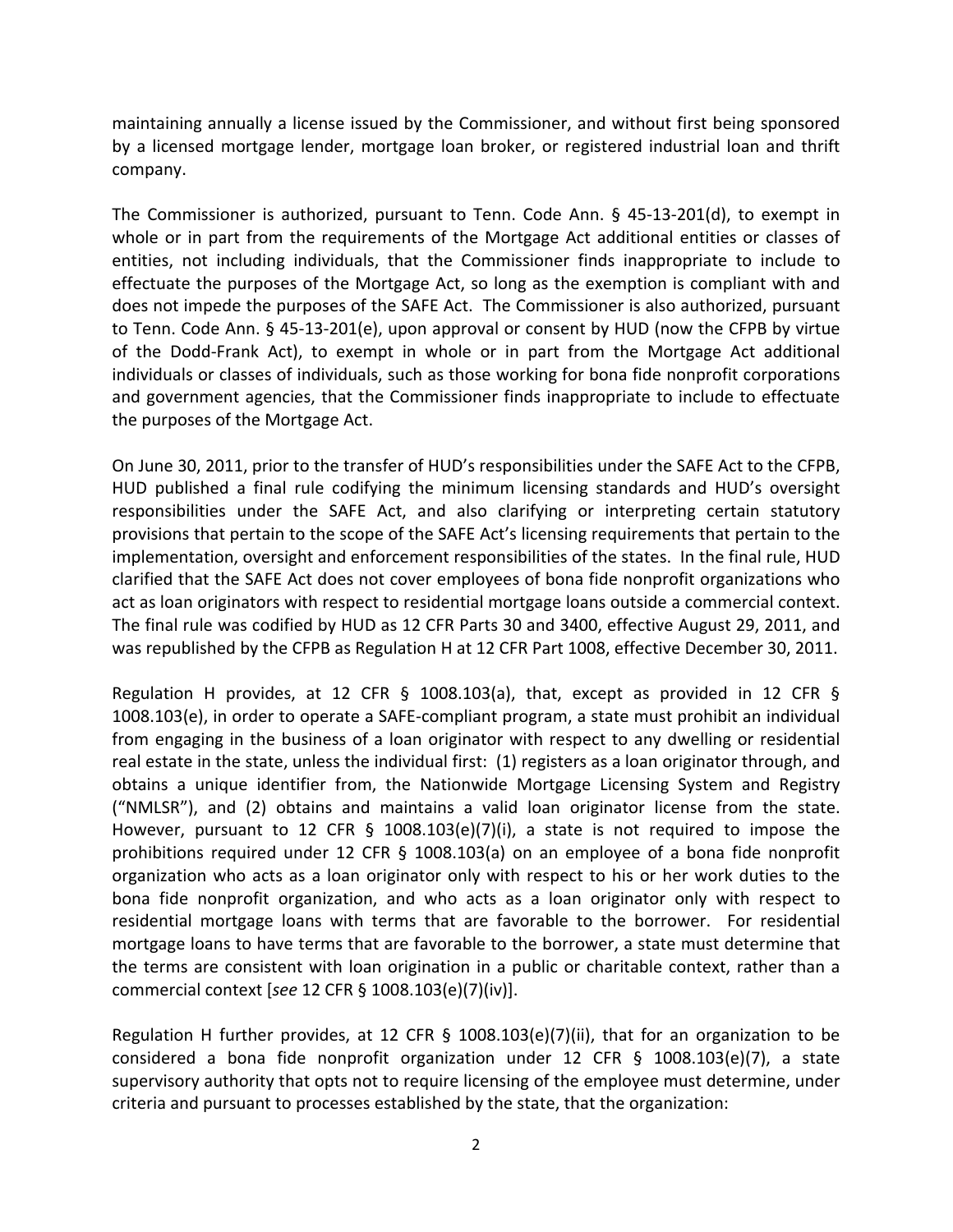- (A) Has the status of a tax-exempt organization under section  $501(c)(3)$  of the Internal Revenue Code of 1986;
- (B) Promotes affordable housing or provides homeownership education, or similar services;
- (C) Conducts its activities in a manner that serves public or charitable purposes, rather than commercial purposes;
- (D) Receives funding and revenue and charges fees in a manner that does not incentivize employees to act other than in the best interests of its clients;
- (E) Compensates its employees in a manner that does not incentivize employees to act other than in the best interests of its clients;
- (F) Provides or identifies for the borrower residential mortgage loans with terms favorable to the borrower and comparable to mortgage loans and housing assistance provided under government housing assistance programs; and
- (G) Meets other standards that the state determines are appropriate.

Pursuant to 12 CFR § 1008.103(e)(7)(iii), a state must periodically examine the books and activities of an organization it determines is a bona fide nonprofit organization and revoke its status as a bona fide nonprofit organization if it does not continue to meet the criteria under 12 CFR § 1008.103(e)(7)(ii).

In its final rule, HUD also commented on the provisions of the final rule relative to nonprofit organizations and employees of nonprofit organizations. HUD likened individuals who act as originators with respect to certain kinds of loans as employees of "bona fide" nonprofit organizations, as defined by the final rule, to government employees who act as loan originators pursuant to government‐funded and regulated housing assistance programs, in that they do so for public or charitable purposes, and not for the profit of another individual or entity, and do not act in a commercial context. HUD also recognized that the mere fact of an organization's 501(c)(3) status is insufficient to conclude that its employees who act as loan originators necessarily do so for the benefit of the borrower and for public or charitable purposes, rather than for the profit of the organization or another entity or individual, which is the reason for the inclusion in the final rule of the criteria in 12 CFR § 1008.103(e)(7)(ii). With respect to whether particular mortgage terms are favorable to borrowers, HUD commented that the applicable regulator should examine the interest rate that the home loan would carry; the charges that are imposed on the borrower for origination, application, closing and other costs; whether the mortgage includes any predatory characteristics; the borrower's ability to repay the loan; and the term of the mortgage. Finally, to ensure that all of the individual's actions in the course of acting as a loan originator are subject to the control of the bona fide nonprofit organization and are consistent with the organization's mission and practices, HUD commented that the individual must be an employee of the organization and must be acting within the scope of his or her employment.

In consideration of the requirements of the Mortgage Act, the SAFE Act and Regulation H, and of the good work performed by nonprofit organizations and their employees in promoting affordable housing and homeownership education to Tennesseans, the Department is issuing